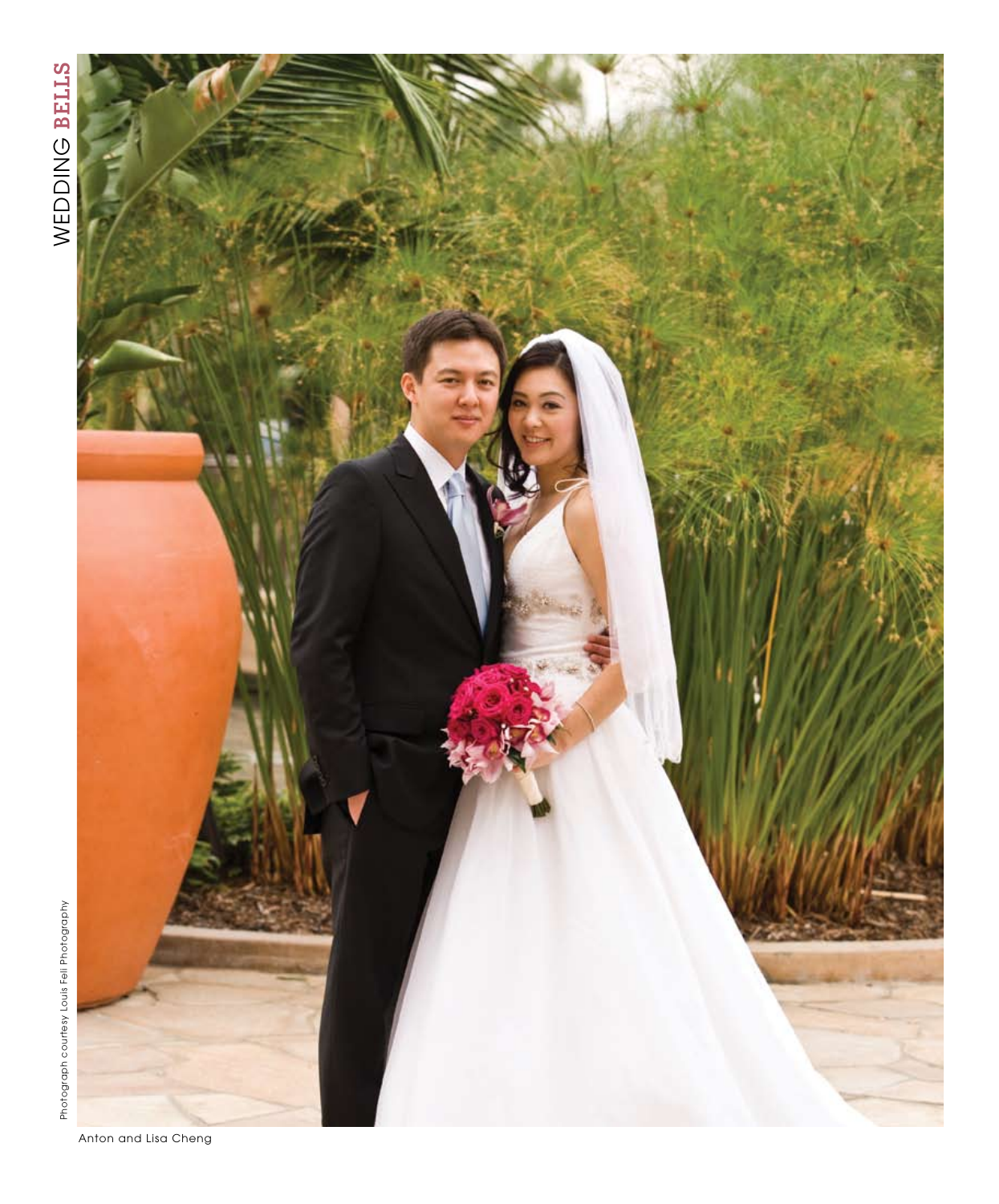

## Your Day, Your Rules Give your wedding a personal touch

BY RANDY FUHRMAN

From casualchic, lounge-style surroundings to formal and elegant place settings, rental companies have everything you need to create your own statement.

n Anton (34)<br>
and Lisa (32)<br>
Cheng's special<br>
day (he is own-<br>
er of a publish-<br>
er of a publishand Lisa (32) Cheng's special day (he is owner of a publish-Los Angeles lawyer), nothing short of the USC marching band would do. Thankfully, the Pacific Palms Resort was large enough to handle all their guests and the band from their alma mater. For their wedding, Carolyn Chen from The Special Day selected bold LED lighting to create a dramatic statement: as the doors to the ballroom swung open, guests were awed by cloud-like arrangements of branches and flowers that twinkled with hanging crystals and brilliant LEDs. Lighting affects the simplest of settings, making guests feel like they have traveled to another time or place.

For the wedding of well-known Lebanese dentist Guitta Harb (34) and Marc Pana (36), a top Orange



Casual outdoor seating groupings

County orthodontist with Persian roots, Carolyn used color and texture to incorporate the bride and groom's rich heritage into the special event, held at the St. Nicholas Catholic Church in Laguna Woods (the reception was at The Island Hotel, Newport Beach). The bride and groom both come from large



Hand-stenciled dance floor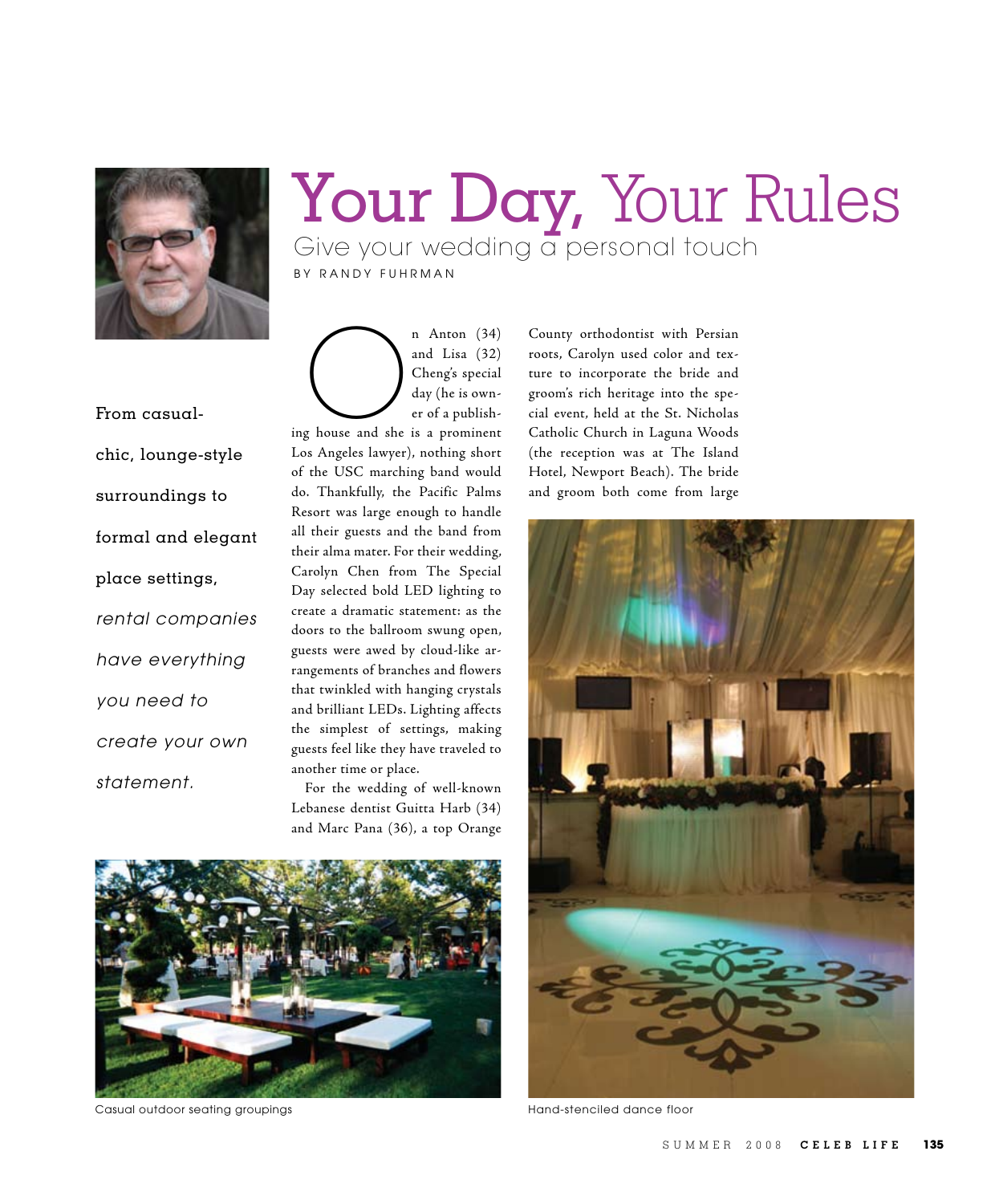